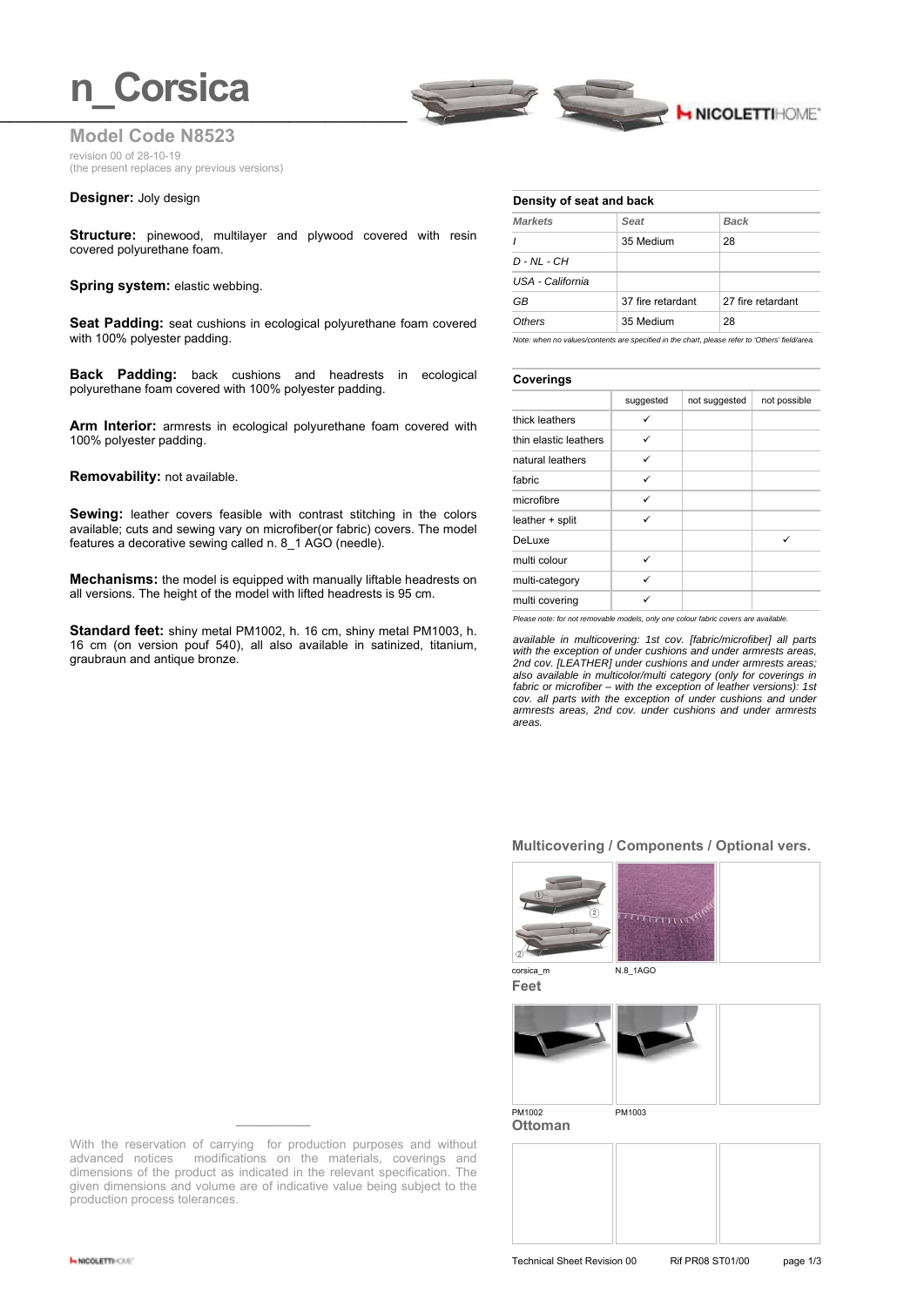## **fold following the dotted line 4**

------------------------------------------------------------

# **n\_Corsica**

**H NICOLETTIHOME\*** 

**<sup>L</sup>***Length -* **<sup>H</sup>***Height -* **<sup>D</sup>***Depth -* **SH** *Seat Height -* **SD** *Seat Depth* Dimensions refer to maximum sizes of the version with closed mechanism (where available).



## $\blacktriangleright$  fold following the dotted line  $\blacktriangleright$